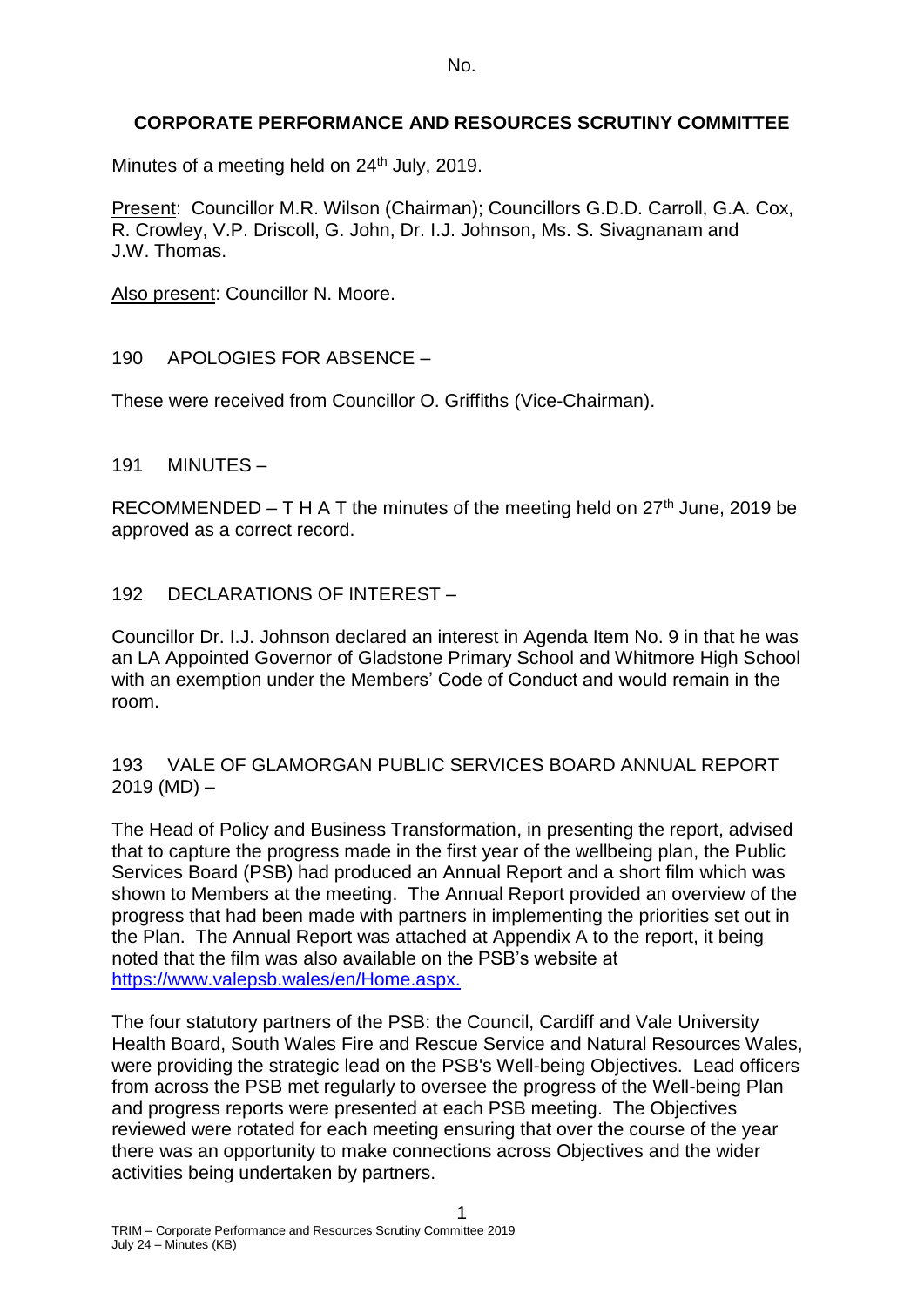There was a recognition that many of the activities being taken forward by the PSB had been designed to contribute to a number of local priorities and the national Wellbeing Goals for Wales. The approach the PSB had been taking is to focus on a number of key projects and on how they could deliver across the Council's Objectives. A detailed progress report was included in the Annual Report.

To accompany the detail provided in the progress report, the Annual Report also set out an overview of the work being taken forward against each of the PSB's Wellbeing Objectives. A number of case studies were provided to illustrate the partnership work and outcomes achieved to date. Case studies included: the PSB's work with the Children's Commissioner for Wales, the progress of the Food Vale partnership and integration of Vale parenting provision.

A comprehensive set of 44 performance indicators which had been split between 'headline' and 'sub-level' indicators had been agreed by the PSB. These indicators had been selected to provide a mix of information available at both a local and national level and to offer a balance against the four aspects of well-being and the four Objectives. The full list of performance indicators was included in Appendix C of the Annual Report.

The Annual Report set out how the PSB had achieved good progress in delivering its Well-being Objectives so far. This was the first year that partners had been working together with a focus on delivering the priorities set out in the Plan and the examples and case studies included gave a good overview of work undertaken. The PSB were confident that by working together, and by working differently it would continue to have a positive impact on well-being in the Vale over the next four years of the Plan.

Members commented on the importance of being able to consider the work of the PSB on an annual basis, however further commenting that it was important to ensure that all information was made available in the language suitable for the general public.

In referring specifically to the report, the Chairman made reference to the comments relating to CO2 emissions for Neath Port Talbot Council in view of the Tata Steel development being sited there. In response, the Head of Service stated that the indicators were developed to assist the PSB in developing ways to assist all Councils and would not be used to rank Councils against each other.

Following further discussion on the report and having regard to the graphs at page 37 it was suggested that the information be shown in real terms in future. The Head of Service, in acknowledging the suggestion, advised that amendments would be made and the inflation factor would be included in the following year's report if this data was available.

Having considered the report, it was subsequently

RECOMMENDED – T H A T all those involved in the production of the Public Services Board's Annual Report and film be thanked for their hard work and that the amendments outlined above be included in future documents.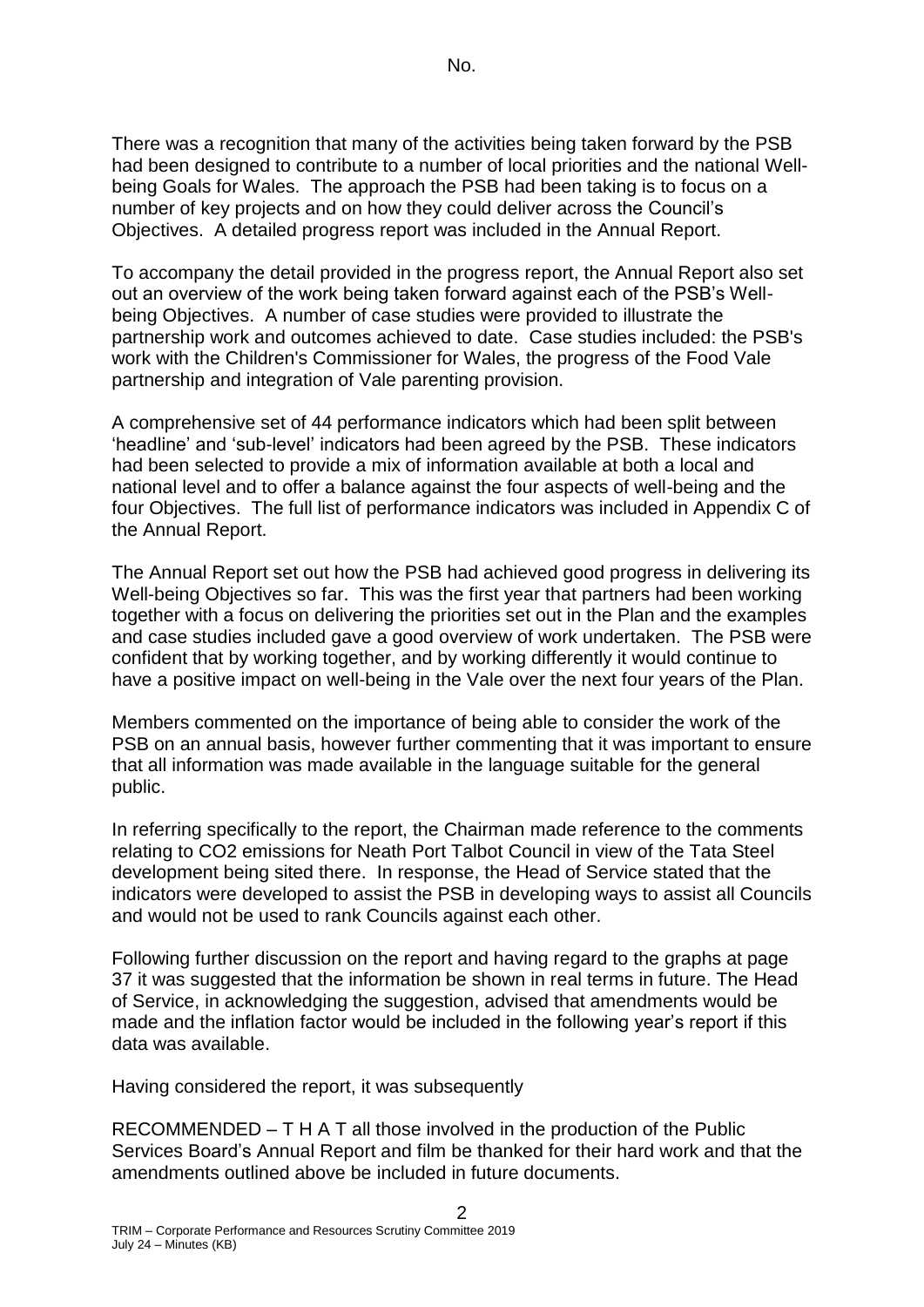#### Reason for recommendation

Having considered the report and the comments made at the meeting.

### 194 DEVELOPMENT OF THE VALE OF GLAMORGAN COUNCIL CORPORATE PLAN 2020 -25 (MD) –

The report set out how the Council would be developing its new Corporate Plan for publication in April 2020. The new Plan would build on the work undertaken in the Corporate Plan 2016-20 to deliver the Council's vision for Strong Communities with a Bright Future. The report detailed the engagement undertaken to date, the timetable for developing and publishing the Plan and the approach being taken. It was noted that the Plan would set out the Council's new Well-being Objectives which were a requirement under the Well-being of Future Generations Act and would frame how the Council would contribute to the national Well-being goals and deliver its vision for Strong Communities with a Bright Future.

The Head of Policy and Business Transformation, in presenting the report, advised that since the publication of the current Plan the PSB had also published its Wellbeing Plan. The Head of Service further advised that the Council had already undertaken a range of engagement activities and considered information and data to inform the development of the Plan to date. This included:

- The Public Opinion Survey
- Big Conversation with Staff
- Performance data
- Key population data for the Vale
- Partnership activities and priorities
- Stakeholder workshop
- Discussions with the Vale 50+ Strategy Forum
- Corporate Risks
- Budget consultation
- Discussions at Community Liaison Committee and Voluntary Sector Joint Liaison Committee.

It was intended that during the summer of 2019, the content in the form of possible strategic actions would be developed through a process of engaging with the Council's Directorate Management Teams.

It was also intended that consultation on the draft Plan would then be undertaken in October and November 2019. This would allow for changes to be made and the revised Plan to be considered by the Council's Corporate Performance and Resources Scrutiny Committee prior to the Plan being approved by Council in February 2020.

The consultation for the Autumn was currently being planned and would include a range of methods, for example stakeholder meetings, online surveys and attendance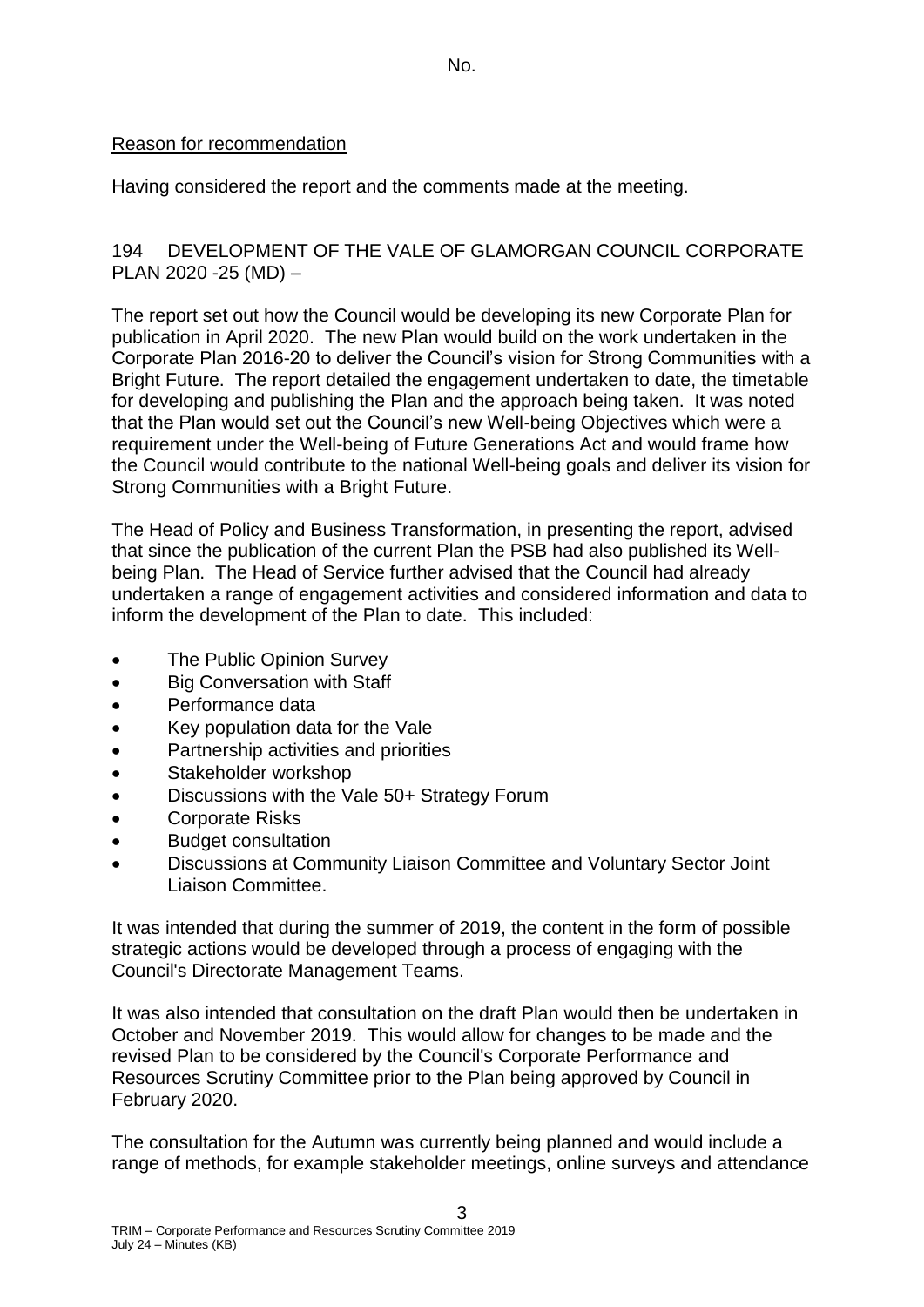at meetings of various groups and forums to engage on the Council's priorities for the coming years. Discussions at Voluntary Sector Joint Liaison Committee and Community Liaison Committee had been useful in identifying ways to reach a wide range of citizens across the Vale. The draft Plan would also be brought to each Scrutiny Committee in the Autumn as part of the consultation.

The Plan would be developed in tandem with discussions around the Council's budget and the next phase of the Reshaping Services programme. This would ensure that the Council's Plan set out its ambitions for the Vale of Glamorgan but that it could also be delivered.

Following confirmation that the Plan was a statutory requirement a Member suggested that it may be beneficial for such plans to be prepared following every Local Government election. However, in response the Head of Service advised that the current Plan had withstood the test of time and the changes of three Administrations within the Vale, it formed the strategic direction for the Council.

Following a query as to whether the consultation with Vale residents had been robust, the Head of Service in response advised that the public opinion survey took into account 1,000 representations, with comments being made that the vast majority of the Well-Being Objectives were relevant. It was important that the Council looked at what it could deliver each year and how its services were accessible to residents. In conclusion he commented that the evidence base and wellbeing assessment which had been tested with partners and groups had been robust. The next stage would be to look at how the budget consultation would be undertaken.

A Member suggested that it would be a good idea to consider lessons learned from the current Plan, whether all the issues had been resolved and if they had not how the Council would deal with these in the future, in particular, how the Department intended addressing the cross-cutting issues. One of the objectives the Head of Service stated, was for each Director to take a lead on an element of the Corporate Plan, with the recognition of a broad range of services being noted.

Following further discussion regarding the challenges ahead, it was confirmed that the consultation that would be undertaken in October / November would allow for changes to be made, with a final revised Plan to be considered by Corporate Performance and Resources Scrutiny Committee prior to it then being formally approved by Council in February 2020.

The Communications Team had also been asked to look at ways of developing community engagement, with one example being to attend the 50+ Strategy Forum's event in Llantwit Major in the Autumn.

The previous Leader of the Council stated that he considered the Plan to be a strength that had stood the test of three Administration changes, had provided details of the Council's future Plans and gave the Council stability.

Following a further query regarding how it was intended to consult with residents in the rural Vale, the Head of Service advised that work on how people would be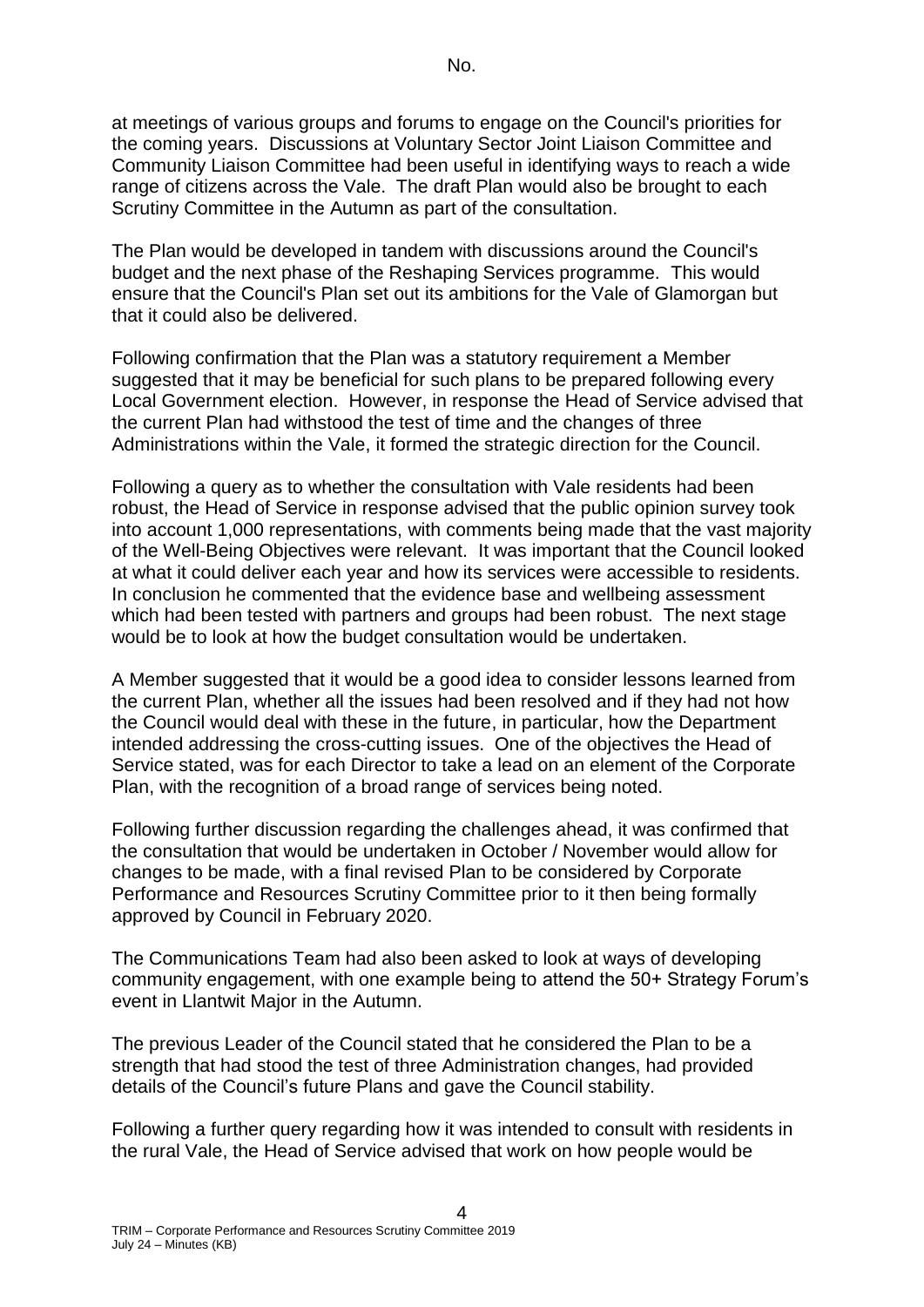consulted was currently underway and would take into account the whole of the Vale geographically.

Having considered the report, it was subsequently

# RECOMMENDED –

(1) T H A T the comments made at the meeting be considered when developing the Corporate Plan for 2020-25.

(2) T H A T the contents of the report be noted.

# Reason for recommendations

(1&2) Having regard to the comments made at the meeting.

### 195 END OF YEAR 2018/29 PERFORMANCE REPORT: CORPORATE HEALTH  $(MD)$  –

The performance results for the period 1<sup>st</sup> April, 2018 to 31<sup>st</sup> March, 2019 in relation to the Corporate Health priorities as outlined in Year 3 of the Corporate Plan 2016-20 were presented to the Committee and included an update of progress in addressing recommendations and improvement proposals from the external regulators.

The report outlined that overall the Council had made good progress in delivering its Corporate Health priorities contributing to achieving improved outcomes for residents and customers, with an overall Green status for the outcome at Quarter 4.

Appendix A to the report outlined the performance for the period 2018/19 and in line with the agreed changes to the annual improvement planning and monitoring timetable, last year the Council incorporated end of year performance reporting (Quarter 4) within the Vale of Glamorgan Annual Report, thus eliminating the need for two separate reports.

The performance report was structured as follows:

- Performance Snapshot (pages 1-4): Provided an overview for each Wellbeing Objective and the Council's Corporate Health priorities, describing the status of Corporate Plan actions and performance indicators. A RAG status was attributed to each Well-being Objective and Corporate Health priorities to reflect overall progress to date and contributed to the overall RAG status for the Well-being Outcome and Corporate Health priorities. For ease of scrutiny, any actions / PIs attributed a Red status were presented in full there;
- Appendix 1: Provided, by Well-being Objective and by the Council's Corporate Health priorities, detailed information relating to the Service Plan actions which had contributed to Corporate Plan actions;
- Appendix 2: Provided detailed performance indicator information linked to each Well-being Objective and Corporate Health priorities which showed for the Council's planned activities, how much it had done, how well the Council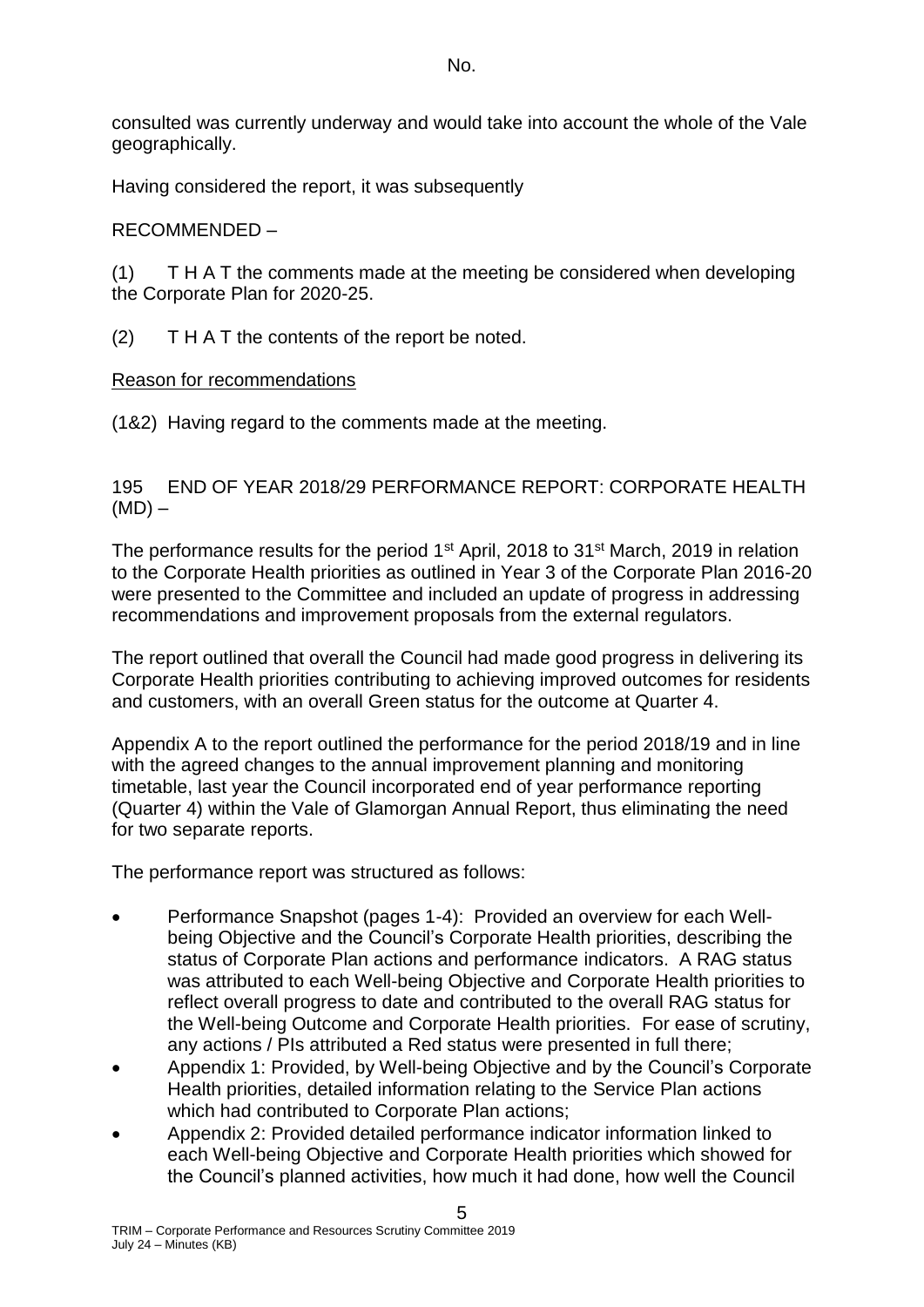had performed and what difference this had made. Where data was not reported, a Not Available (N/A) status had been attributed along with relevant commentary confirming the reason for this status. As part of continuously seeking to improve on its approach to performance management, the Council would continue to develop its key measures within each Well-being Objective to ensure these most accurately reflected its Corporate Plan Well-being Outcomes and Corporate Health priorities;

- Appendix 3: Provided additional performance indicators which contributed to the Well-being Outcome but did not form part of the Corporate Plan basket of key performance indicators. These were made up of statutory and other national performance indicators;
- Appendix 4: Outlined progress against existing recommendations and improvement proposals made by the Council's external regulators.

Appendix 5 to the report outlined progress against existing regulatory recommendations and improvement proposals in response to local and national local government studies and audit work undertaken to date.

During the discussions on the report, Members raised concerns in respect of a number of issues operated by the Contact Centre (C1V) with a Member stating that in their view, the Contact Centre was not performing as well as it could be. In recognising that C1V was the first point of contact for many residents in the Vale of Glamorgan, Members considered that the service needed to see improvements. Having regard to the concerns raised by Members it was subsequently

# RECOMMENDED –

(1) T H A T the actions identified as completed within the Insight Tracker be approved.

(2) T H A T the concerns of the Scrutiny Committee in relation to the Contact Centre service be considered in more detail by Members in the near future.

#### Reason for decisions

(1&2) Having regard to discussions at the meeting and in order for the Committee to monitor and asses the work of the Contact Centre.

# 196 CLOSURE OF ACCOUNTS 2018/19 (MD) –

The report was presented in order to advise the Scrutiny Committee of the provisional financial position of the Council for the 2018/19 financial year, with the Committee also be informed that the accounts were now complete and subject to audit.

The report highlighted that Council on 28<sup>th</sup> February, 2018 had agreed the Council's budget requirement for 2018/19. This represented the budgeted net expenditure for the Authority of £222.053m. The revenue budgets had been amended and approved by Cabinet during the financial year and at year end there was a net revenue transfer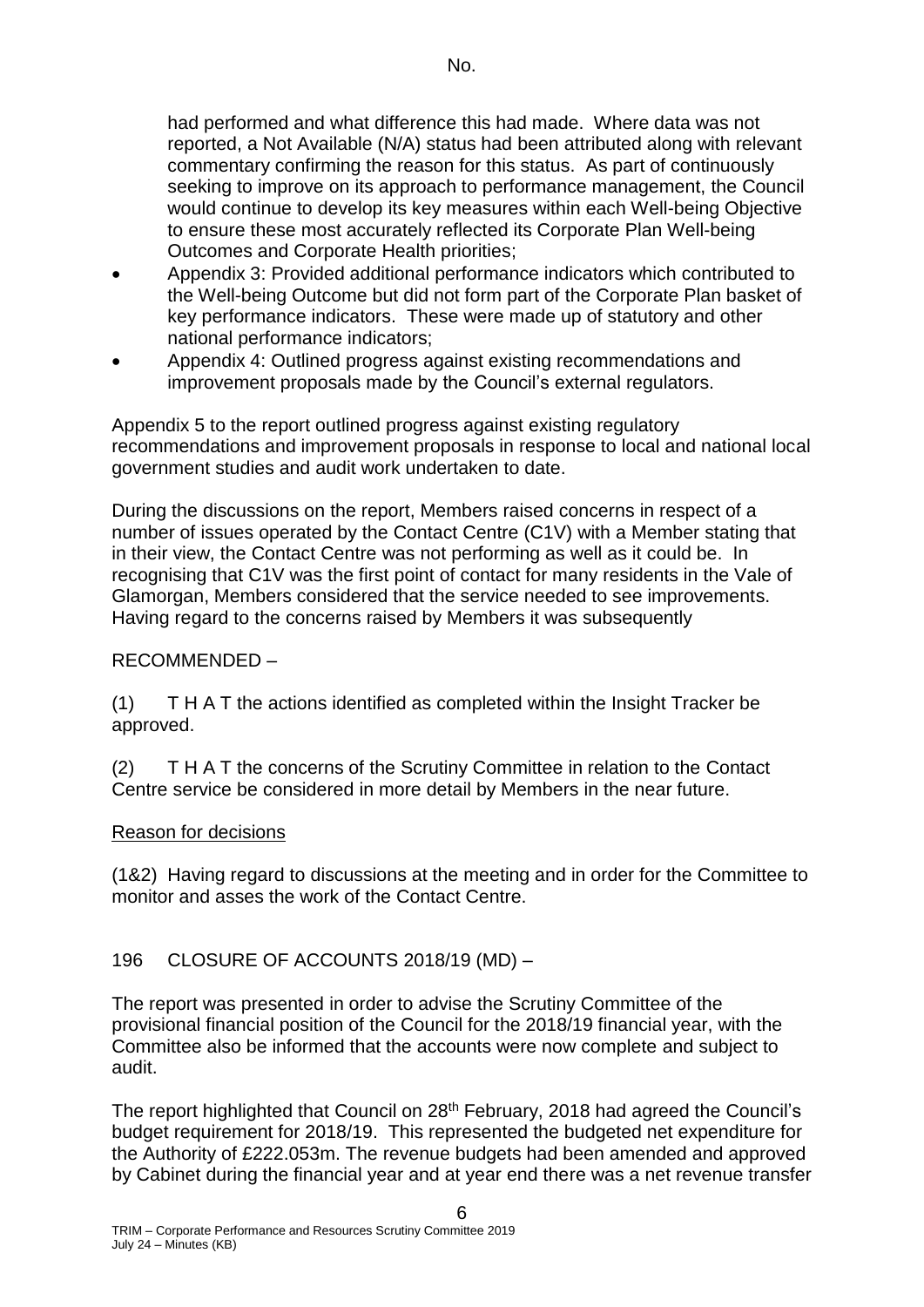to reserves of £5.836m, £4.002m to the Council Fund and £1.834m to specific reserves. The following table sets out the amended budget and the actual expenditure, including transfers to and fro reserves, for the Council:

| <b>Service</b>                                                 | Original<br><b>Revenue</b> | <b>Amended</b><br><b>Revenue</b> | <b>Total</b><br><b>Provisional</b> | <b>Variance</b><br>+Favourable | <b>Net</b><br><b>Transfer</b> |
|----------------------------------------------------------------|----------------------------|----------------------------------|------------------------------------|--------------------------------|-------------------------------|
| Year - 2018/19                                                 | <b>Budget</b>              | <b>Budget</b>                    | <b>Actual</b>                      | () Adverse                     | to/(From)<br><b>Reserve</b>   |
|                                                                | £000                       | £000                             | £000                               | £000                           | £000                          |
| <b>Learning and Skills</b>                                     |                            |                                  |                                    |                                |                               |
| <b>Schools</b>                                                 | 84,458                     | 84,458                           | 84,458                             | $\mathbf 0$                    |                               |
| Strategy, Culture,<br>Community Learning &<br><b>Resources</b> | 11,530                     | 13,320                           | 13,050                             | $+270$                         |                               |
| <b>Directors Office</b>                                        | 232                        | 232                              | 202                                | $+30$                          |                               |
| <b>Achievement for All</b>                                     | 4,650                      | 4,661                            | 4,969                              | (308)                          |                               |
| School Improvement                                             | 1,058                      | 1,058                            | 1,050                              | $+8$                           |                               |
| <b>Total</b>                                                   | 101,928                    | 103,729                          | 103,729                            | $\bf{0}$                       | +66                           |
| <b>Social Services</b>                                         |                            |                                  |                                    |                                |                               |
| <b>Children and Young</b><br>People                            | 15,235                     | 15,653                           | 15,686                             | (33)                           |                               |
| <b>Adult Services</b>                                          | 46,644                     | 47,022                           | 47,022                             | 0                              |                               |
| Resource Mgt &<br>Safeguarding                                 | 201                        | 286                              | 286                                | $\mathbf 0$                    |                               |
| <b>Youth Offending Service</b>                                 | 728                        | 716                              | 683                                | $+33$                          |                               |
| <b>Total</b>                                                   | 62,808                     | 63,677                           | 63,677                             | $\bf{0}$                       | $+1,359$                      |

| <b>Service</b>                                   | Original<br><b>Revenue</b> | <b>Amended</b><br><b>Revenue</b> | <b>Total</b><br><b>Provisional</b> | Variance<br>+Favourable | <b>Net</b><br><b>Transfer</b> |
|--------------------------------------------------|----------------------------|----------------------------------|------------------------------------|-------------------------|-------------------------------|
| Year - 2018/19                                   | <b>Budget</b>              | <b>Budget</b>                    | <b>Actual</b>                      | () Adverse              | to/(From)<br><b>Reserve</b>   |
|                                                  | £000                       | £000                             | £000                               | £000                    | £000                          |
| <b>Environment and</b><br><b>Housing</b>         |                            |                                  |                                    |                         |                               |
| Neighbourhood &<br><b>Transport Services</b>     | 26,842                     | 27,008                           | 27,005                             | $+3$                    |                               |
| <b>Building Services</b>                         | $\overline{0}$             | 49                               | 46                                 | $+3$                    |                               |
| <b>Regulatory Services</b>                       | 2,239                      | 2,112                            | 2,112                              | $\mathbf 0$             |                               |
| <b>Council Fund Housing</b>                      | 1,383                      | 1,409                            | 1,407                              | $+2$                    |                               |
| <b>Total</b>                                     | 30,464                     | 30,578                           | 30,570                             | $+8$                    | (1, 306)                      |
| <b>Managing Director and</b><br><b>Resources</b> |                            |                                  |                                    |                         |                               |
| Resources                                        | 497                        | 1,273                            | 1,285                              | (12)                    |                               |
| Regeneration                                     | 2,075                      | 2,144                            | 2,144                              | $\mathbf 0$             |                               |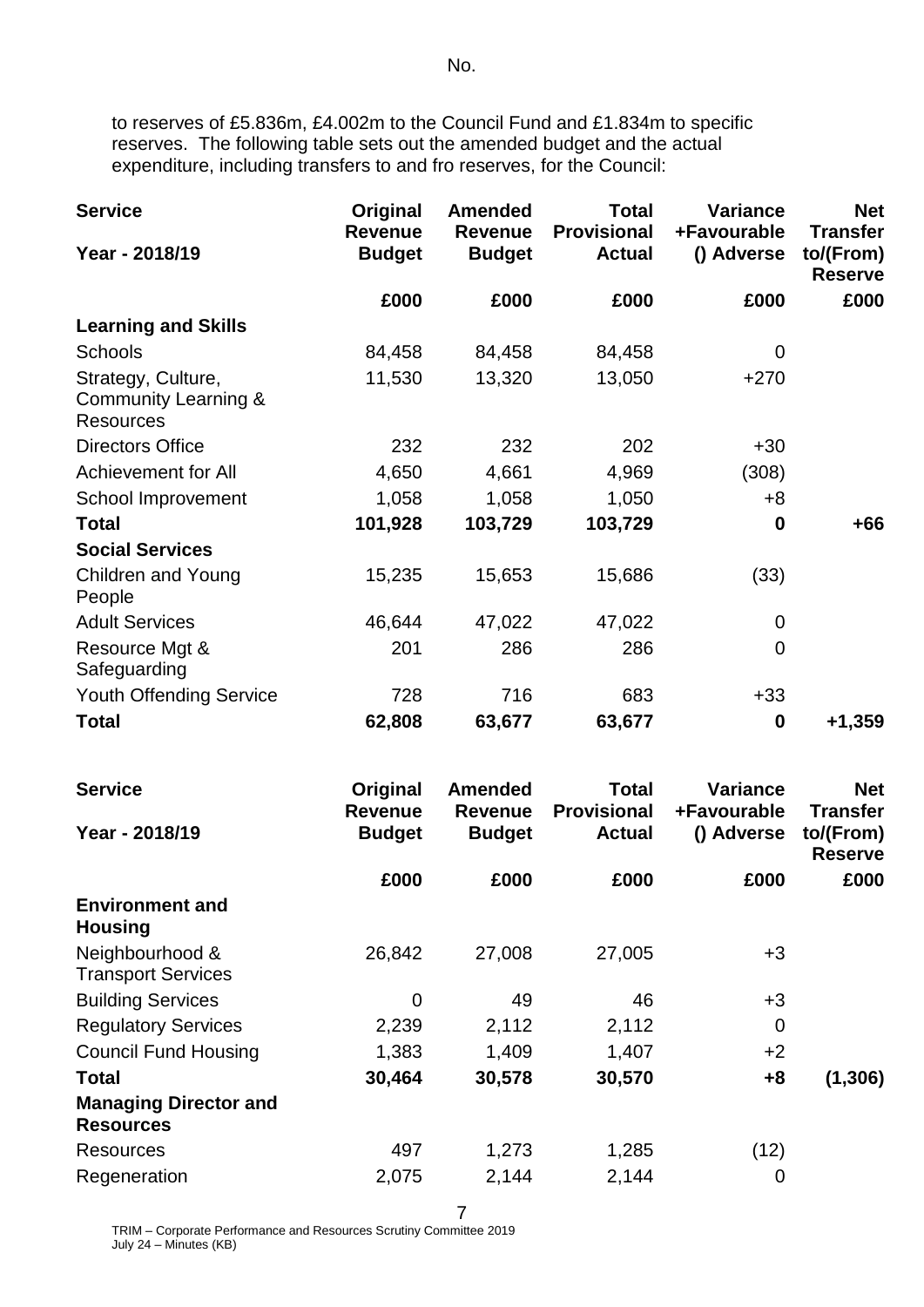| Development Management      | 1,060   | 1,129   | 1,129   |      |          |
|-----------------------------|---------|---------|---------|------|----------|
| <b>Private Housing</b>      | 11,003  | 1,084   | 1,084   |      |          |
| <b>Total</b>                | 14,635  | 5,630   | 5,642   | (12) | +856     |
| <b>General Policy</b>       | 12,218  | 18.439  | 18,435  | +4   | $+3,138$ |
| <b>Total Net Budget</b>     | 222,053 | 222,053 | 222,053 | 0    |          |
| <b>Council Tax Surplus*</b> | 0       | Ω       |         | 0    | $+1,723$ |
| <b>TOTAL</b>                | 222,053 | 222,053 | 222,053 | 0    | $+5,836$ |

The main reasons for the variances were outlined within the report at paragraphs 2.6 to 2.75. Appendix 4 provided a schedule showing the Council's reserves as at 31st March, 2019.

The Section 151 Officer, in presenting the report, advised that as part of the final revenue budget proposals for 2018/19, a savings target of £6.298m was set for the Council. Progress on the achievement of these savings had been monitored and reported to Committee during the year. Appendix 5 to the report confirmed the final status of these savings at the end of 2018/19. The services had been able to find savings to the value of £5.172m which was 82% of the required target. Some of the savings had been achieved by a different means to that planned.

Learning and Skills – All target savings were achieved in the year.

Social Services – All target savings were achieved in the year.

Neighbourhood Services and Transport – There was a savings target this year of £951k however £199k had been achieved leaving a shortfall of £752k. Work was continuing to identify schemes to close the gap however the shortfall had been funded from the Neighbourhood Services reserve.

Managing Director and Resources – A saving of £700k had been allocated for 2018/19 however £640k had been identified in year. Further work was being undertaken to identify additional savings for this shortfall to be allocated during 2019/20. This shortfall had been funded from savings elsewhere in the Directorate.

Council Wide – The Commercial Opportunities savings target had a shortfall of £183k this year. Work continued to explore new ways of generating income. The Digital Strategy savings target had a shortfall at year end of £131k. Work was underway to deliver digital projects focusing on customer and employee systems. Work to enhance the website and its functionality had commenced in order to shift customers to digital channels. Work was underway within the digital employee project to make efficiencies from digital recruitment and DBS management.

In referring to the Capital Programme, there was some slippage reported with the final spend having been £43.382m against a budget of £55.664m. The following table shows how the Capital Programme had been financed in 2018/19: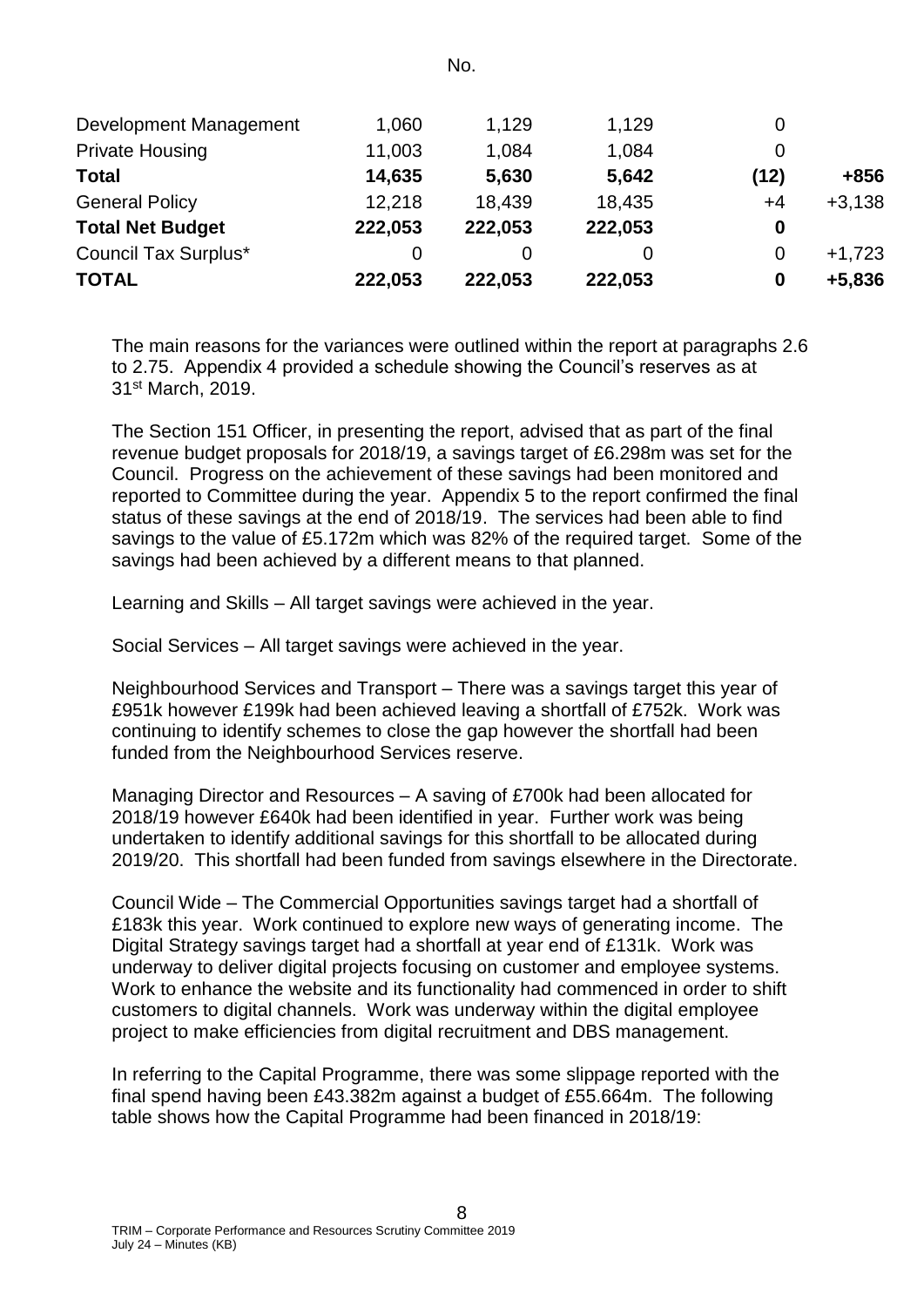| <b>Source of Funding</b>               |                | <b>Outturn</b><br>(£000) |
|----------------------------------------|----------------|--------------------------|
| <b>General Capital Funding</b>         |                | 5,505                    |
| <b>Housing Borrowing</b>               |                | 937                      |
| <b>City Deal Unsupported Borrowing</b> |                | 1,043                    |
| Capital Receipts - Housing             |                | 1,689                    |
| Capital Receipts - Council Fund        |                | 1,666                    |
| WG / WEFO Grants                       |                | 18,204                   |
| Revenue                                |                | 5,872                    |
| Reserves - Schools Investment Strategy | 2,415          |                          |
| - Vehicle Renewal Fund                 | 277            |                          |
| - Energy Fund                          | 259            |                          |
| - Committed Capital Schemes            | 18             |                          |
| - Neighbourhood Services               | 1,550          |                          |
| - Capital Fund                         | 3              |                          |
| - Coastal                              | 33             |                          |
| - School Rationalisation               | $\overline{2}$ | 4,557                    |
| Other e.g. Section 106                 |                | 3,909                    |
| <b>TOTAL</b>                           |                | 43,382                   |

A Member commented that they were pleased to note that due consideration was being given to capital schemes that had slipped in order to try to ensure that the work was undertaken as soon as possible.

Having regard to revenue savings targets, reference was made to the targets in the Environment and Regeneration service area which had not come to fruition, with the Head of Service advising that she would obtain the information and report to Members.

A Member raised concern at the Council raising the Council Tax in the year when financial monies had been received from Welsh Government. In response, the Chairman advised that as some grants from WG had not been received until the very last minute, the Council needed to be prudent when setting its budget and it could not wait to see whether money is or is not received from Welsh Government in doing that. The fact that Welsh Government grants were late in the day affected the way the Council operated, and it could not lose the opportunity to consider raising Council Tax if required to do so.

Having considered the report, it was subsequently

RECOMMENDED – T H A T the financial measures taken and proposed within the report be endorsed.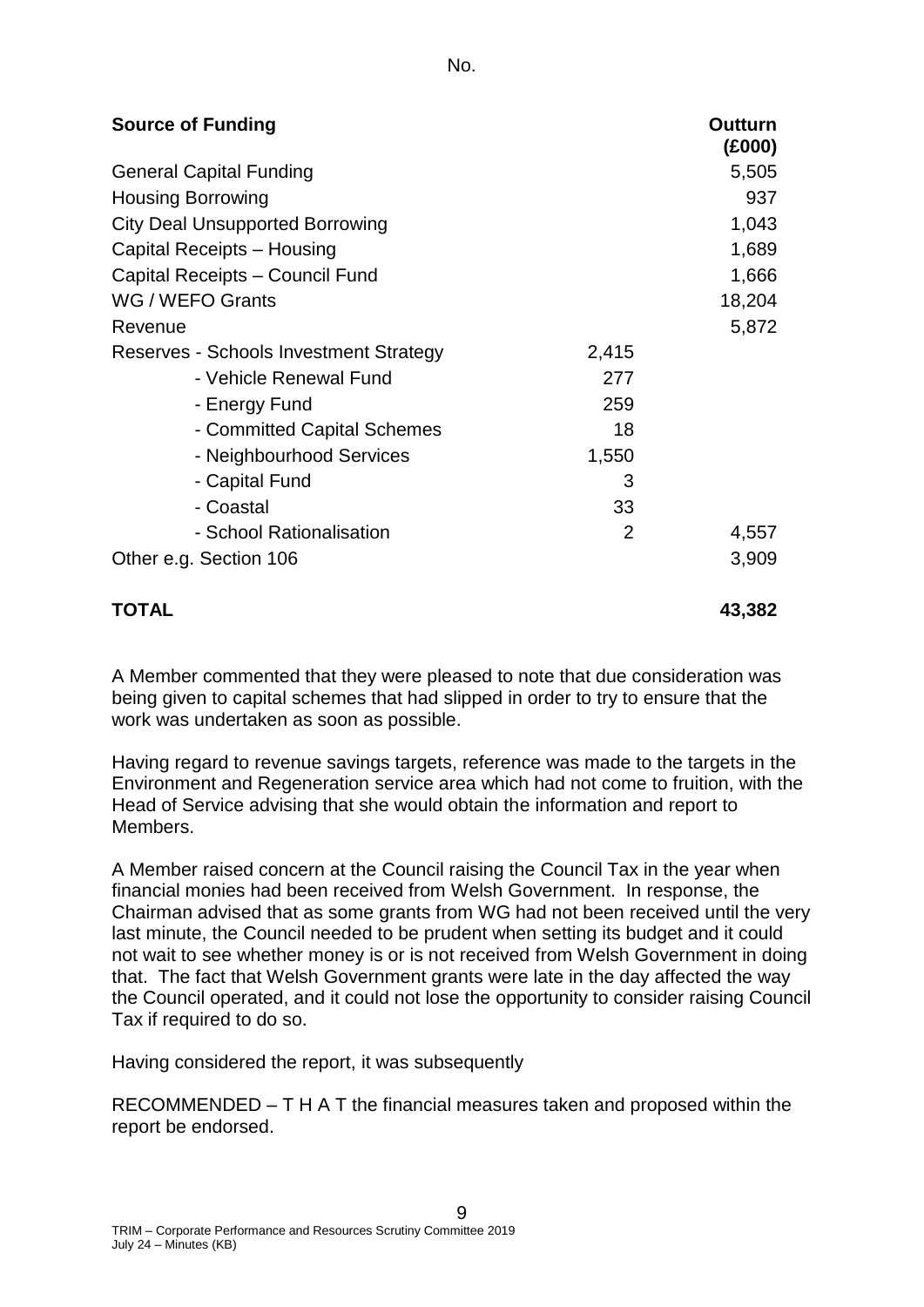#### Reason for recommendation

Having regard to discussions at the meeting and the contents contained within the report.

197 REVENUE MONITORING FOR THE PERIOD 1ST APRIL TO 31ST MAY 2019  $(MD)$  –

The Committee was advised of the progress relating to the revenue expenditure for the period 1<sup>st</sup> April to 31<sup>st</sup> May, 2019 with it being noted that even though it was early in the financial year, some services were already anticipating adverse variances by year end and would not achieve their savings targets in full.

The Learning and Skills Directorate had a planned draw down from reserves for the forthcoming year, but the Directorate had been requested to look at ways of mitigating a projected overspend of £210k relating to Additional Learning Needs.

The Directorate had undergone a senior management restructure as reported to Cabinet on 17<sup>th</sup> December, 2018, resulting in the establishment of a new Head of Standards and Provision and the re-designation of the Head of Achievement for All to Head of Additional Learning Needs and Well-being. The budget headings needed to be re-aligned to reflect the new responsibilities as outlined in the Cabinet report. In addition, a £90,000 budget virement had been made from the delegated Schools budget to the central education budget to fund the increase in pupils requiring hospital and home tuition for medical reasons.

The Additional Learning Needs and Wellbeing Service was also facing significant pressures due to the increase in children and young people with complex needs. This was placing huge pressure on current in-county provision which was over capacity. It had been necessary to create additional places by enhancing current provision in order to meet demand, particularly for those children with complex social emotional and mental health difficulties. These children and young people required specialist placements in small groups with very high levels of adult support. The estimated cost of establishing this provision in the current financial year was estimated at £210k, which would be funded from within the schools formula in future years. Although this was high cost provision it was cost effective as it minimised the necessity for very high cost out of county placements

With regard to Social Services, the major concern for this service was the continuing pressure on the Children's Placement budget given the complexities of the children currently being supported and the high cost placements some of the children required to meet their needs. Work continued to ensure that children were placed in the most appropriate and cost effective placements. The Service held a reserve that could be accessed at year end to fund high cost placements if it was required. Although Adult Services was currently projecting a breakeven position, the major issue concerning this service for the coming year was the continuing pressure on the Community Care Packages budget. This budget was extremely volatile and was influenced by legislative changes such as the National Living Wage. The service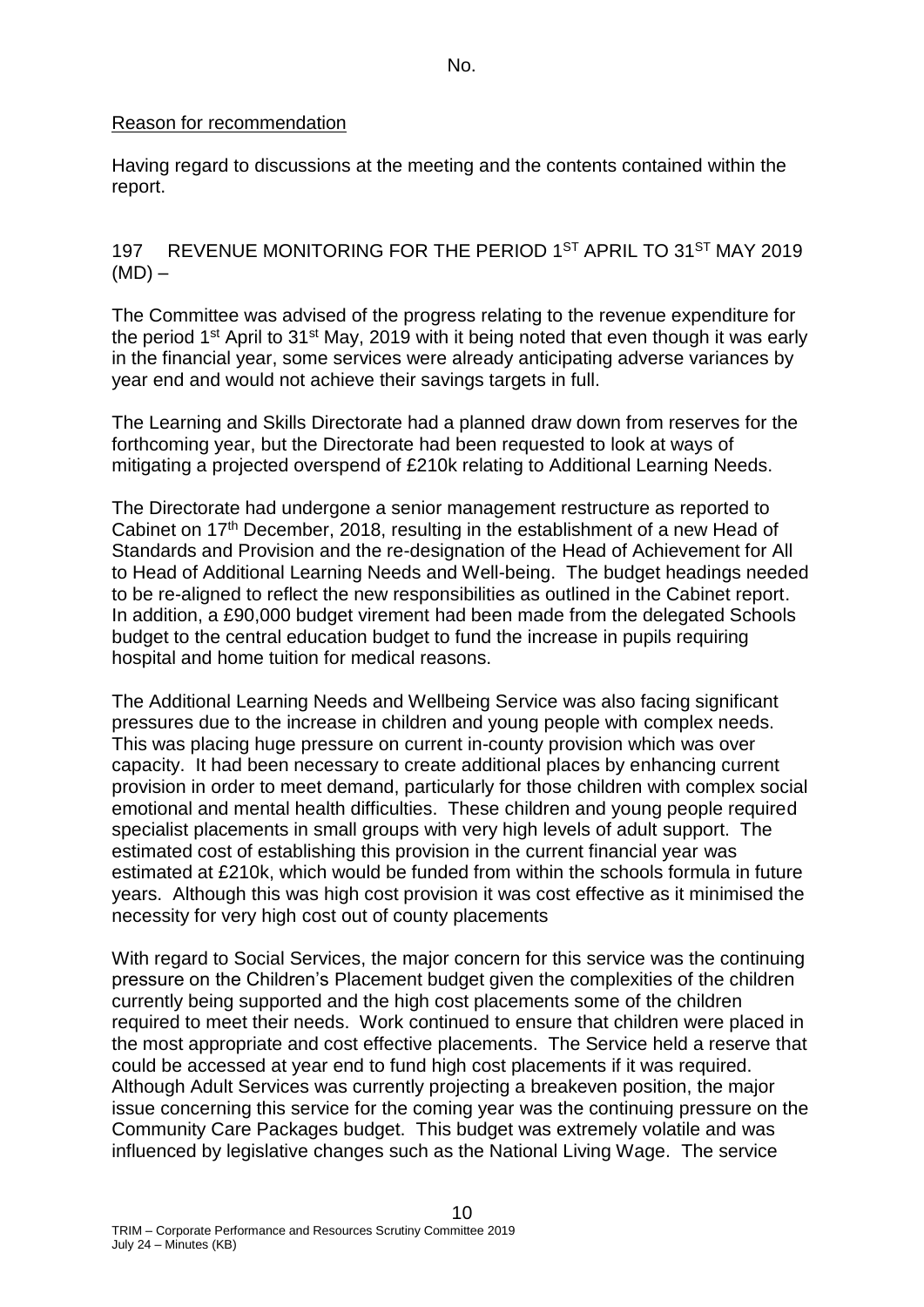would continue to strive to manage growing demand and would develop savings initiatives which may be funded via regional grants.

For Environment and Housing, the service was currently projecting an adverse variance of £1m against the 2019/20 budget. Waste Collection was anticipating an adverse variance of around £450k and there was also pressure on the staffing budget at Barry Island of around £100k. Due to the popularity of the resort additional resources had been utilised to maintain the expected cleanliness standards of the beach and promenade. The Directorate was being requested to look at ways of mitigating the projected overspends, however it was anticipated that reserves would be utilised to balance the budget in the current financial year.

The Managing Director and Resources Directorate, was projected to outturn on target at year end.

Members appreciated being informed early on in the year of the forecast for the overspends that had been identified within the Section 151 Officer's report. She advised that she had also discussed with each Directorate their budgets and plans were being put together to pull back the overspends.

Following a query regarding the Council's current financial position it was noted that this reflected similar positions throughout the Welsh Local Authorities. With regard to the waste collection service the Council was aware that it needed to speak directly to Welsh Government and having regard to the Education budget, Members were also reminded to consider the report by the Welsh Government's Learning Committee which again reflected the impact on Council's budgets across Wales.

In response to a query regarding the impact of China's decision re waste the Section 151 Officer advised that discussions were ongoing.

In conclusion, following consideration of the report both the Leader of the Council and the Chairman of the Committee agreed that it was important for such issues to be highlighted as soon as possible in the year in order that further work to address the adverse variances could be considered and developed, with it subsequently being

RECOMMENDED – T H A T the position with regard to the 2019/20 revenue budget be noted together with the ongoing work being undertaken in the service areas.

#### Reason for recommendation

Having regard to the contents within the report and having been made aware of the forecasted overspends.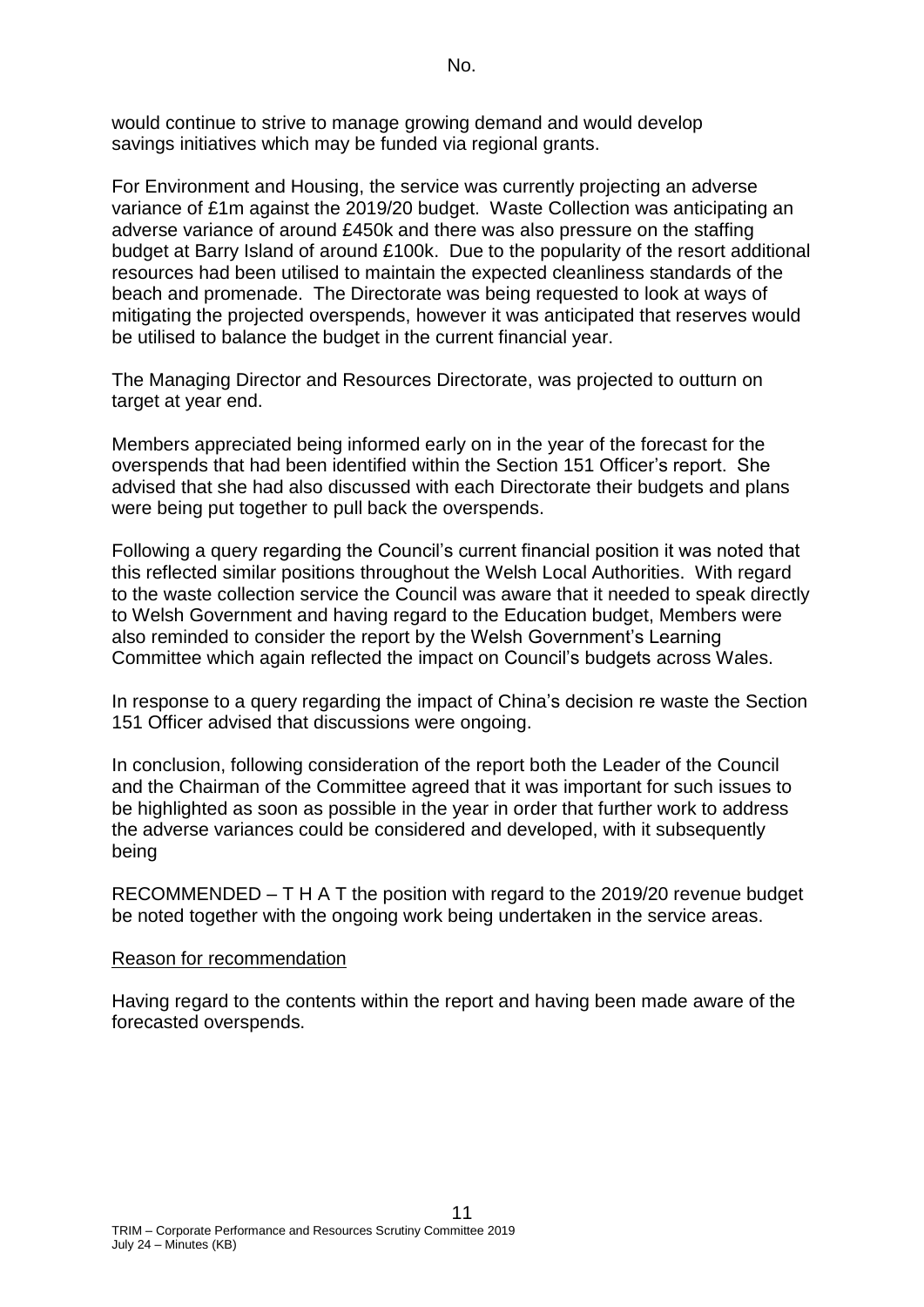198 CAPITAL MONITORING FOR THE PERIOD 1ST APRIL 2019 TO 31ST MAY  $2019 (MD) -$ 

The report provided an update on the progress of the Capital programme for the period 1st April, 2019 to 31st May, 2019 with details of the schemes shown in Appendix 1 to the report.

The report also set out requested changes to the 2019/20 Capital Programme, with the largest change to the Programme being noted as the inclusion of the Additional Welsh Government Education Asset Renewal funding providing £1.765m. The grant had been paid in 2018/19 and had been utilised on existing capital schemes. This had allowed for funding to be displaced and carried forward in a specific reserve to be used in the 2019/20 Capital Programme.

The report also noted that Cabinet, on  $17<sup>th</sup>$  June, 2019 had agreed to the inclusion of addition schemes to the value of £2.277m into the 2019/20 Capital Programme which were detailed at Appendix 1 to the report. For all schemes where it was evident that the full year's budget would not be spent during the year, the relevant officers had been required to provide an explanation for the shortfall which would be taken to the earliest available Cabinet.

Following a query regarding the schemes referred to under the Childcare Offer Capital Grant, the Head of Finance advised that she would provide a detailed breakdown for Members.

Having considered the report it was subsequently

# RECOMMENDED –

- (1) T H A T the progress made on the 2019/20 Capital Programme be noted.
- (2) T H A T the use of Delegated Authority in relation to the following be noted:
- S106 Old Penarthians RFC Changing Rooms Include a new scheme £15k into the 2019/20 Capital Programme funded by S106 monies;
- Penarth Heights Sustainable Transport Increase a scheme of £1.1m in the 2019/20 Capital Programme funded by S106 monies;
- Allocate the original £17.898m Housing Improvement Programme.
- (3) T H A T the use of Emergency Powers in relation to the following be noted:
- Catering Trailer Include a new £46k scheme into the 2019/20 Capital Programme funded from the Catering Reserve.
- Gwenfo Primary Extension- Increase the scheme by £6k in the 2019/20 Capital Programme funded by the school Governing Body.
- Additional Welsh Government Education Asset Renewal Increase the 2019/20 Capital Programme by £1.765m funded from the specific reserve.

(4) T H A T the following changes to the 2019/20 and 2020/21 Capital Programme be noted: